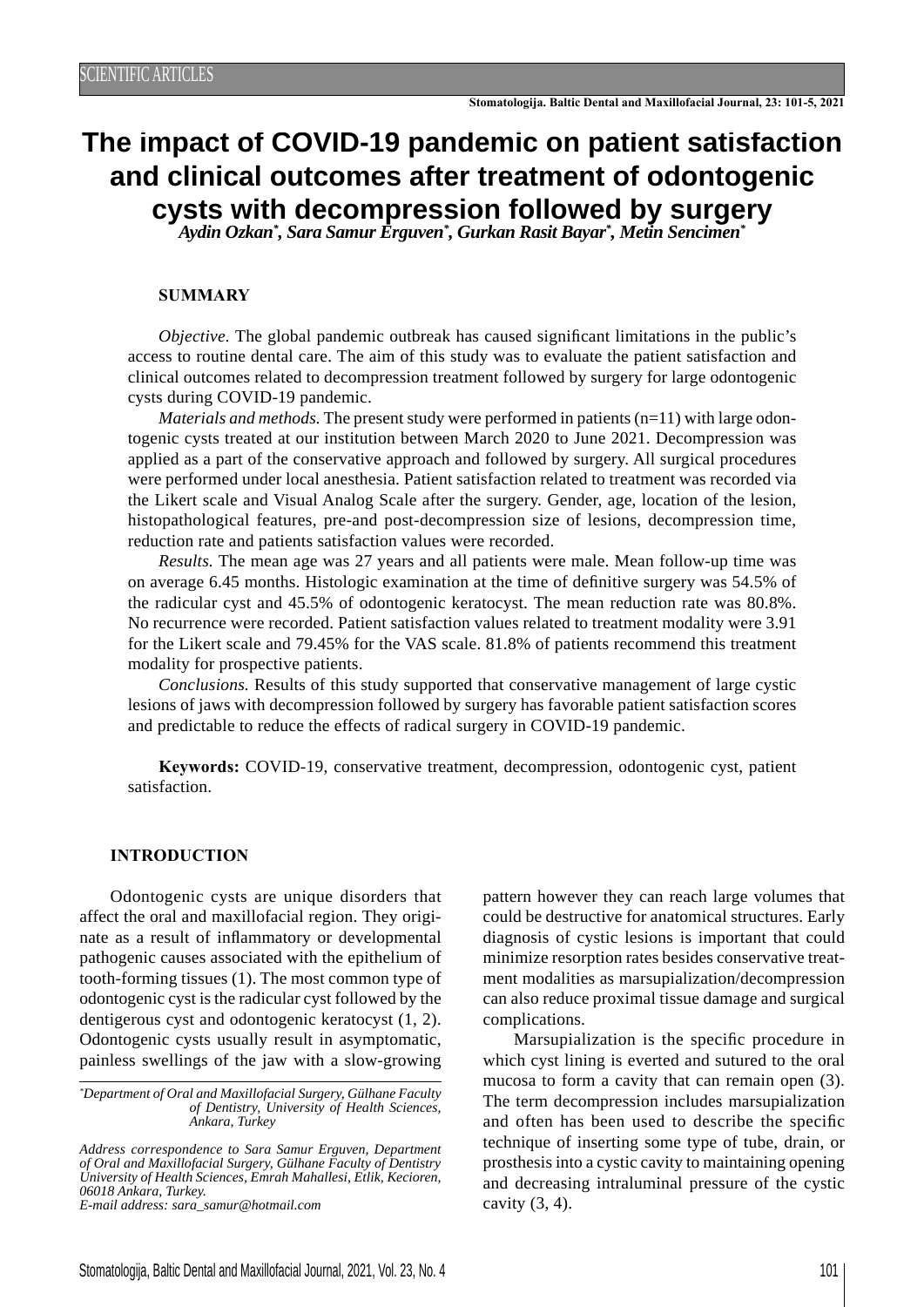

Decompression has been considered as a welladvised approach in the management of large cystic lesions. The goals for the use of the decompression technique are usually determined by the size, location, and type of the pathology encountered (5). The advantages of decompression treatment include a gradual decrease in the cystic cavity, preservation of oral tissues, maintenance of pulp vitality, prevention of extraction, avoidance of complications related to gross surgical interventions, and low recurrence rate (4). Decompression also allows surgeons to obtain a histopathological diagnosis before definitive surgery and may reduce the need for general anesthesia (2).

Several disadvantages encountered during decompression treatment are also defined as; a long followup period that can be extended over several months, trauma to the adjacent soft tissues from decompression tube/sutures, malposition of dislodgment of the tube. These minor complications are not life-threatening but may contribute to discomfort for the patient and clinicians (5). The decompression technique also requires adequate patient cooperation that enables irrigating of the cyst and attends follow-up visits regularly.

The present study aimed to evaluate the patient satisfaction and clinical outcomes related to decompression treatment followed by surgical intervention for large odontogenic cysts during COVID-19 pandemic.

# **METHODS**

Eleven patients with large odontogenic cysts were treated by decompression followed by surgery during the COVID-19 pandemic (March 2020-June 2021) at the Gulhane Faculty of Dentistry Department of Oral and Maxillofacial Surgery were included in this study.



**Fig. 1.** Obturator prosthesis **Fig. 2.** Preoperative radiographic image

This study was approved by Ethics Commission of the University of Health Sciences, Gulhane Training and Research Hospital with the registration number 17.12.2020-2020/484. Written consents were obtained from the patients. At the beginning of the treatment, decompression was performed simultaneously with biopsy. After obtaining a window preferably on the alveolar ridge or buccal side of the jaw, the epithelium of the cyst was sutured to the oral mucosa. To prevent closing the window, an injector, in which holes were drilled was sutured to the mucosa (6). A histopathological examination was made of the tissue samples taken from the operation site. One week after the operation, impressions were taken to fabricate an interim obturator prosthesis. The obturator prosthesis was inserted and checked for proper fit and final adjustments were performed (Figure 1). Patients were instructed to irrigate the cavity regularly until the surgical operation time. Afterward, the patients were checked at regular intervals to evaluate the shrinkage of the cyst cavity. Clinical and radiological examinations were carried out at periodic intervals until the lesion diminished in size and then surgical removal was performed under local anesthesia. Special care was taken to avoid damaging any of the proximal vital structures. Enucleation for radicular cyst, enucleation and curettage were applied for odontogenic keratocyst. Histopathological examinations were made for definitive diagnosis. Patients were monitored radiographically at routine intervals after surgery. All cases were followed up until resolution of the cyst was noted clinically and radiographically (Figure 2, 3). Gender, age, location of the lesion, histopathological features, pre-and post-decompression size of lesions, decompression time, reduction rate values were recorded. Patient satisfaction was evaluated via the Likert scale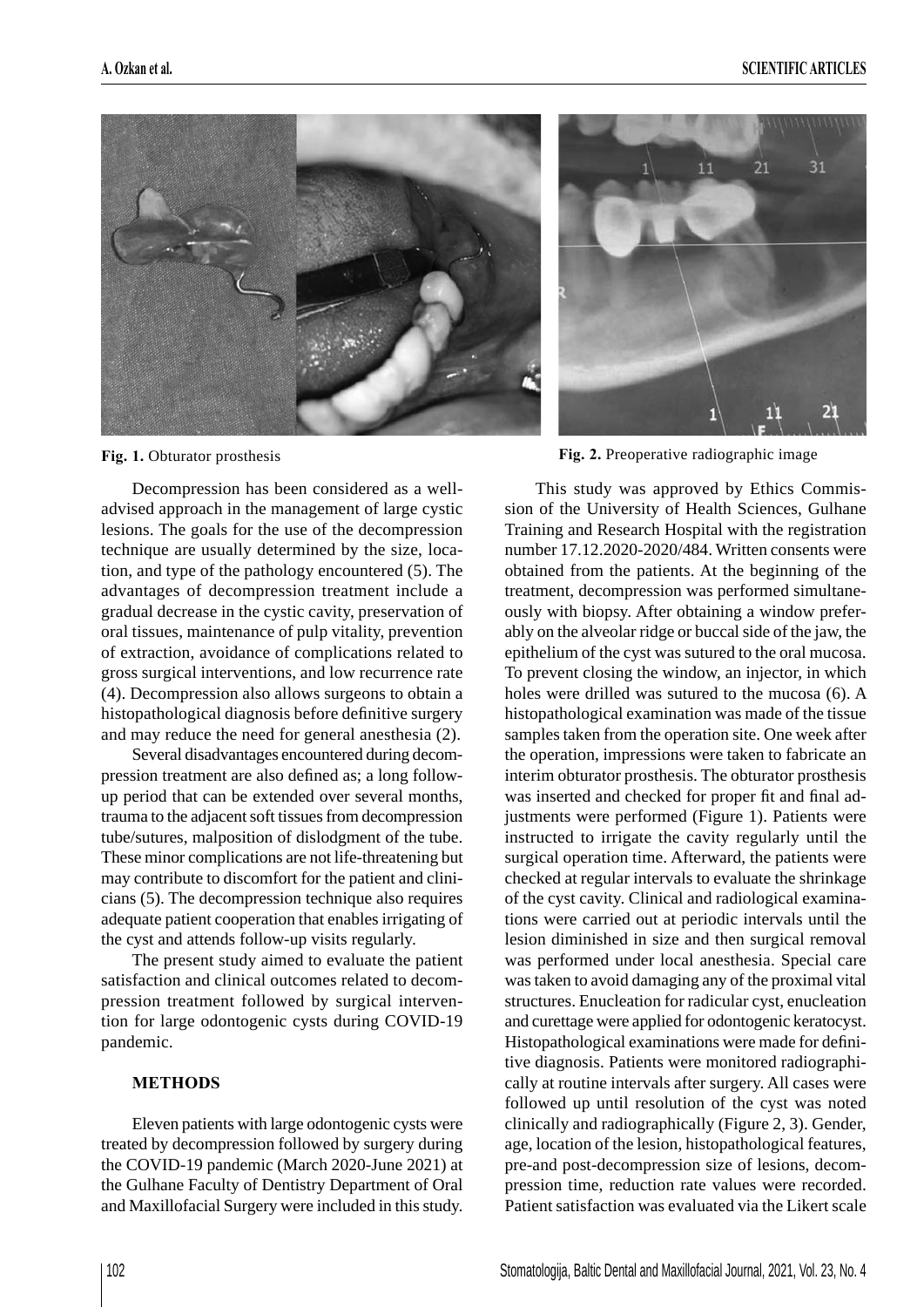

**Fig. 3.** Post-operative panoramic image at the end of follow-up period

(0 to 5 point) and Visual Analog Scale at the end of the treatment period (7, 8).

The size of the lesion was calculated by measuring the sizes of the cysts were measured on panoramic films using Digimazer software as maximal width×height (mm). The reduction rate was measured by using (Pre-decompression size-Post-decompression size/Pre-decompression size×100). All patients completed the decompression period uneventfully. In the case of displacing the obturator, it was replaced immediately.

Statistical analysis was performed using Version 23 of IBM-SPSS for Windows (SPSS Inc, Chicago, IL, USA). The level of significance for all tests was set at p<0.05.

#### **RESULTS**

The patients' characteristics are presented in

**Table 1.** Descriptions of the cases

Table 1. According to statistics, the mean age was 27 years (range, 20 to 57 yr.) and all patients were male. Lesions were located in the mandible in 72% (8 of 11) of patients and mostly located in the posterior region. Mean decompression time was on average 6.45 months (range 4-9 mouth) and was shorter for the radicular cyst. Histologic examination at the time of definitive surgery was  $54.5\%$  (6 of 11) of the radicular cyst and 45.5% (5 of 11) of odontogenic keratocyst and consistent with the initial biopsy. The mean reduction rate was 80.8%. The reduction rate of radicular cysts was higher than odontogenic keratocyst but this result was not statistically significant  $(p=0.329)$ . No recurrence or surgical complications were recorded. Patient satisfaction values related to treatment modality as decompression followed by surgery were 3.91 for the Likert scale and 79.45% for the VAS scale. 81.8% of patients recommend this treatment modality for prospective patients. Patient

|               |   |    | Case M/F Age <sup>†</sup> Location Region | <b>Cyst type</b>                                       | <b>Pre-decompres-</b><br>sion size: $W \times H^*$ | time <sup>#</sup> | Decomp. Post-decompres-<br>sion size: $W \times H^*$ | <b>Reduction</b><br>rate $(\% )$ |
|---------------|---|----|-------------------------------------------|--------------------------------------------------------|----------------------------------------------------|-------------------|------------------------------------------------------|----------------------------------|
|               | М | 20 |                                           | Mandible Posterior Radicular                           | $30\times10$                                       |                   | $13\times 6$                                         | 74%                              |
| 2             | М | 22 |                                           | Mandible Posterior Odontogenic keratocyst $25\times12$ |                                                    |                   | $10\times 6$                                         | 80%                              |
| $\mathcal{Z}$ | М | 21 | Maxilla                                   | Anterior Radicular                                     | $20\times11$                                       | 4                 | $5\times7$                                           | 84%                              |
| 4             | М | 21 |                                           | Mandible Posterior Odontogenic keratocyst $32\times15$ |                                                    | 8                 | $9\times7$                                           | 87%                              |
| 5             | М | 57 |                                           | Mandible Posterior Odontogenic keratocyst $35\times12$ |                                                    | 9                 | $20\times8$                                          | 62%                              |
| 6             | М | 20 | Maxilla                                   | Anterior Radicular                                     | $15\times8$                                        | 5                 | $5\times2$                                           | 92%                              |
|               | М | 20 |                                           | Mandible Posterior Radicular                           | $23\times14$                                       | 6                 | $6\times 6$                                          | 89%                              |
| 8             | M | 52 |                                           | Mandible Posterior Odontogenic keratocyst $30\times15$ |                                                    | 8                 | $13\times10$                                         | 71%                              |
| 9             | М | 24 | Maxilla                                   | Anterior Radicular                                     | $34\times23$                                       | 8                 | $15\times10$                                         | 81%                              |
| 10            | М | 22 |                                           | Mandible Posterior Radicular                           | $24\times13$                                       | 5                 | $7\times8$                                           | 82%                              |
| 11            | М | 23 |                                           | Mandible Posterior Odontogenic keratocyst 20×12        |                                                    | 6                 | $5\times6$                                           | 87%                              |

† Age in years.

\* Size in millimeters.

‡ Decompression time in months.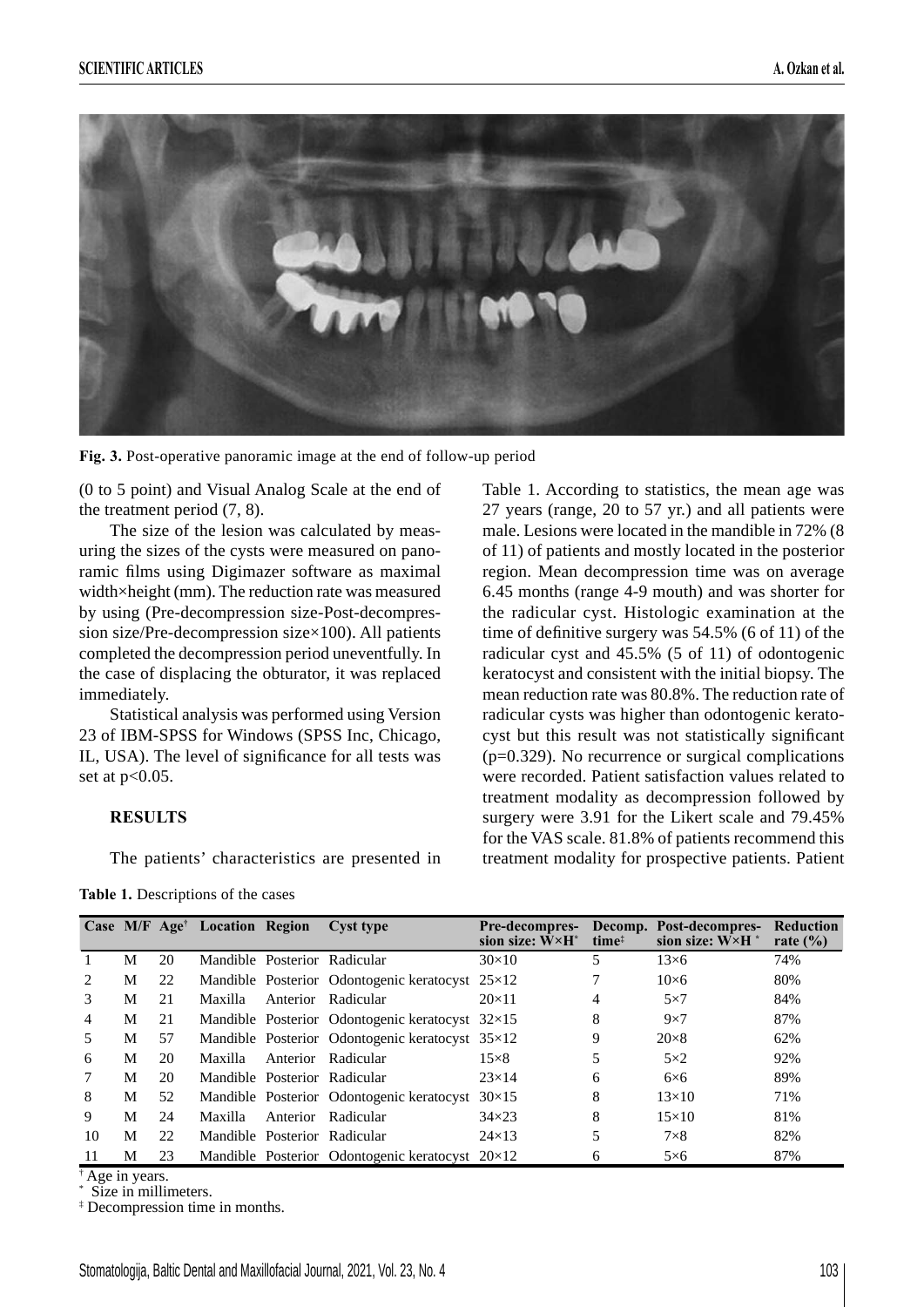satisfaction values related to treatment modality are presented in Table 2.

# **DISCUSSION**

Decompression as an initial treatment of cystic lesions of the jaws was a well-established technique; it reduces the lesion size avoiding possible damage to the proximal vital tissues. It has been reported that decompression of large cystic lesions could be useful for surgical interventions without complications (9). Decompression could be performed as a single surgical procedure or combined with other treatment approaches for cystic lesions in different regions of the jaws. It is effective in reducing odontogenic cysts however for aggressive lesions secondary definitive surgery is recommended (4).

At the present study, histologic examination results revealed 54.5% (6 of 11) of the radicular cyst and 45.5% (5 of 11) of odontogenic keratocyst for patients. Odontogenic keratocyst is characterized by their high recurrence rate and a definitive treatment approach for that lesions is still controversial. Marsupialization was described as an optimal treatment approach for odontogenic keratocyst that reduces recurrence rate better than enucleation and surgical resection in the light of a meta-analysis result (10). Marsupialization without followed by any other definitive cystectomy treatment has shown effective and resulted in complete resolution of the odontogenic keratocyst (11).

Another study as a meta-analysis supports the previous results as marsupialization followed by enucleation in odontogenic keratocyst can reduce the recurrence rate when compared with enucleation alone (12). Nakamura *et al.* (13) reported presurgical marsupialization was effective in odontogenic keratocyst, minimizing the cyst size and limiting the extent of surgery without affecting the recurrence rate. In the present study, decompression was applied as a part of the conservative approach and followed by definitive surgery for odontogenic keratocyst and no recurrence was recorded.

Conservative management for aggressive benign lesions of the jaws was found predictable to reduce morbidity instead of directly performing radical surgery; besides the importance of periodic long-term follow-up is underscored (14). Zheng *et al.* (15) reported that marsupialization is an effective treatment modality with a recurrence rate that is similar to radical treatment for the treatment of unicystic ameloblastoma of the mandible on long-term follow-up. Despite the limited number of patients in our study, the results were consistent with previous studies.

It has been shown that cystic lesions of the mandible compared to the maxilla and large lesions compared to smaller have a higher reduction rate by decompression treatment (16). Location of the lesion and pre-decompression size were not found to be significantly related to the reduction rate in the present study (respectively;  $p=0.376$ ,  $p=0.334$ ).

Enislidis *et al.* (17) found an 81% shrinkage ratio for large cystic lesions of the mandible following 446 days decompression treatment. In the present study, reduction rate was calculated as 80.6% and the reduction rate of radicular cysts was higher than odontogenic keratocyst but this result was not statistically significant ( $p=0.329$ ).

It has been shown that benign odontogenic lesions may create a neurosensory disturbance (18). Recovery of inferior alveolar nerve function was remarkable in patients with large mandibular cystic lesions after decompression (19). In the present study, one patient was a complaint about neurosensory disturbance before decompression and during

the decompression, disturbance diminished and recovered at the end of the follow-up period following surgery.

Patient satisfaction has a significant role in health care and it has been established as an important measure of care quality and safety (20). Patient satisfaction related to treatment is investigated in several studies for oral surgery practice including third molar surgery, orthognathic surgery, and implant insertion (21-24). Despite distinguished researches addressing clinical, histopathological

Table 2. Patient satisfaction values related to treatment modality

| Case<br>number |     | VAS Score Likert Score (0-5) (0:not<br>(0-100 mm) satisfied to 5:very satisfied) | Are you recommend this<br>treatment modality to the<br>prospective patients? (Yes/No) |
|----------------|-----|----------------------------------------------------------------------------------|---------------------------------------------------------------------------------------|
|                | 85% | 4                                                                                | Y                                                                                     |
| 2              | 91% | 5                                                                                | Y                                                                                     |
| 3              | 75% | 4                                                                                | Y                                                                                     |
| 4              | 82% | $\overline{4}$                                                                   | Y                                                                                     |
| 5              | 93% | 5                                                                                | Y                                                                                     |
| 6              | 67% | 3                                                                                | N                                                                                     |
|                | 70% | 3                                                                                | N                                                                                     |
| 8              | 75% | 4                                                                                | Y                                                                                     |
| 9              | 90% | 4                                                                                | Y                                                                                     |
| 10             | 75% | 4                                                                                | Y                                                                                     |
| 11             | 71% | 3                                                                                | Y                                                                                     |

Likert score:

5. Very satisfied, 4. Satisfied, 3. Neither satisfied nor dissatisfied.